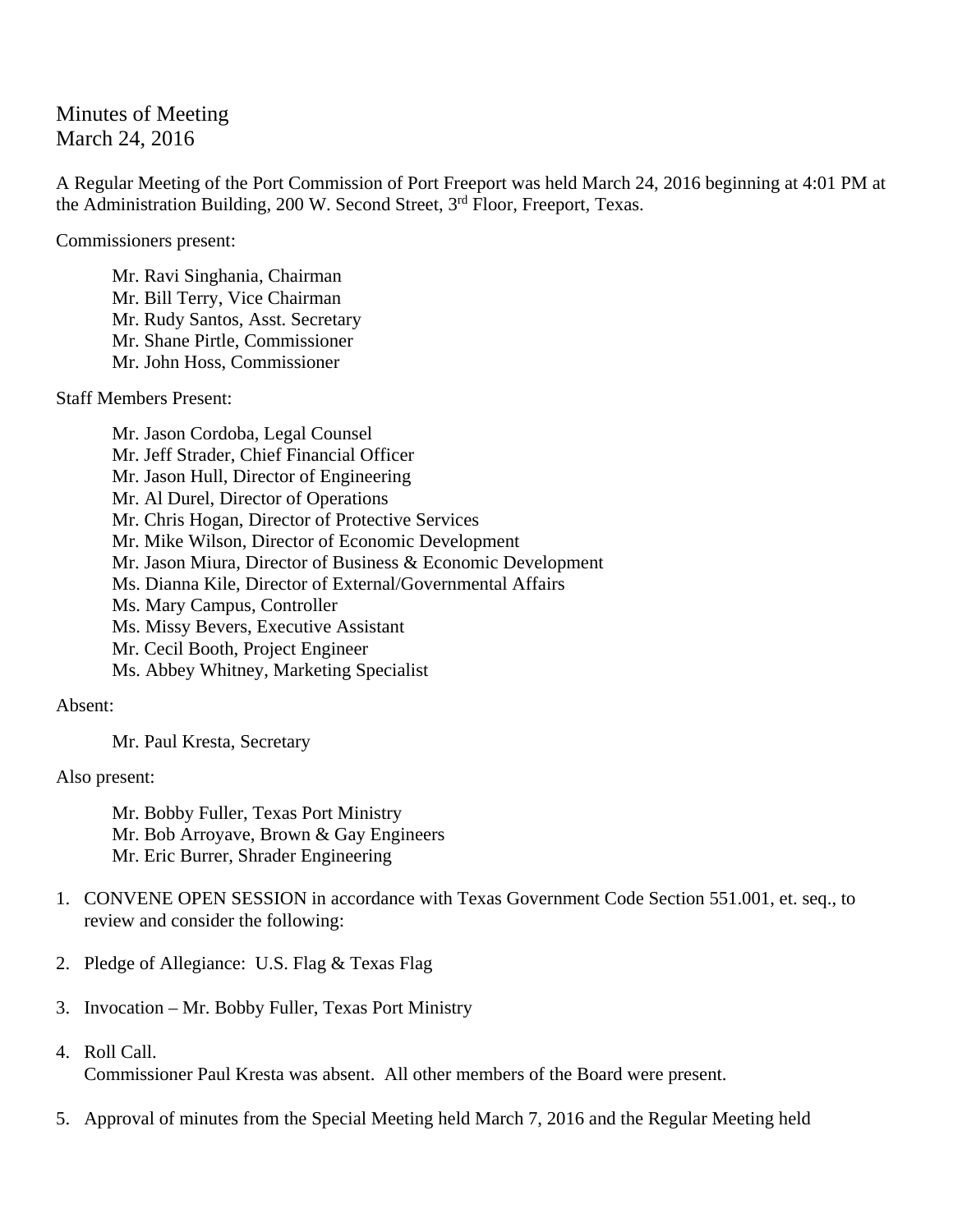March 10, 2016.

A motion was made by Commissioner Pirtle to approve the minutes as presented. The motion was seconded by Commissioner Terry with all Commissioners present voting in favor of the motion.

- 6. Reports from Executive Staff:
	- A. Receive report from Chief Financial Officer on monthly activity and matters related to financial results, investments, insurance, leases, real property matters and other related administrative affairs.

Mr. Strader reported on Senator Kolkhurst & Senator Taylor visit and tour that took place Monday, March 21 stating it was a very successful visit. Commissioner Singhania commended staff on a job well done and noted additional dignitaries present for the visit. Mr. Strader also gave a brief financial update to the Board.

B. Receive report from Director of Engineering on activities and matters related to Freeport Harbor Federal Channel, capital projects and other projects, Hydrographic Report and other related facility engineering matters.

In addition to his report, Mr. Hull shared pictures of the repairs to the fire suppression system where the Ports America truck ran through the fence. He also updated the Board on Dock 7 repairs stating that bids were received March 17 with the low bid going to Taylor Marine Construction in the amount of \$8,200. He added that the Port is waiting for payment plus 20% before making the repairs.

C. Receive report from Director of Operations on activities and matters related to operations, vessel activity, tonnage and other related port operation matters.

Mr. Durel updated the Board on the main water line break and repairs that occurred in Warehouse 51 and shared video footage of the water in warehouse. He then reported that vessel activity has been down the last couple of months however, Vulcan numbers are up with them moving more rock this year than they did last year. He also reported on an incident with an MSC vessel. As the operator was lowering down into the hull of the ship, he hit the wrong button lowering the flippers on both sides of the spreader bar ripping the flipper and motor off of one side. As a quick fix, the entire spreader bar was disconnected and the spare was placed into service. The stevedore is on notice and it should be fixed today with replacement motor, flipper and attachments. While still in the early stages, Mr. Durel and Jesse Hibbetts have also been meeting with Tenaris to prepare for receipt of the billets. It will be a direct discharge from ship to truck with Tenaris estimating 15,000-20,000 tons per ship, there will be increased truck traffic. The team is working through different options for truck routing and staging.

D. Receive report from Director of Protective Services on matters related to safety meetings/injury report, security meetings, EMS update and other related safety, security and environmental matters.

In addition to his report, Mr. Hogan reported on a virus that hit the system called crypto locker where it locks down your data files and ransom must be paid to unlock the files. Fortunately, because of the upgrade project and all reconfigurations done by IT, the impact was minimal. The radio project has been delayed due to a main component of the system taken off the market. SR Radio redesigned the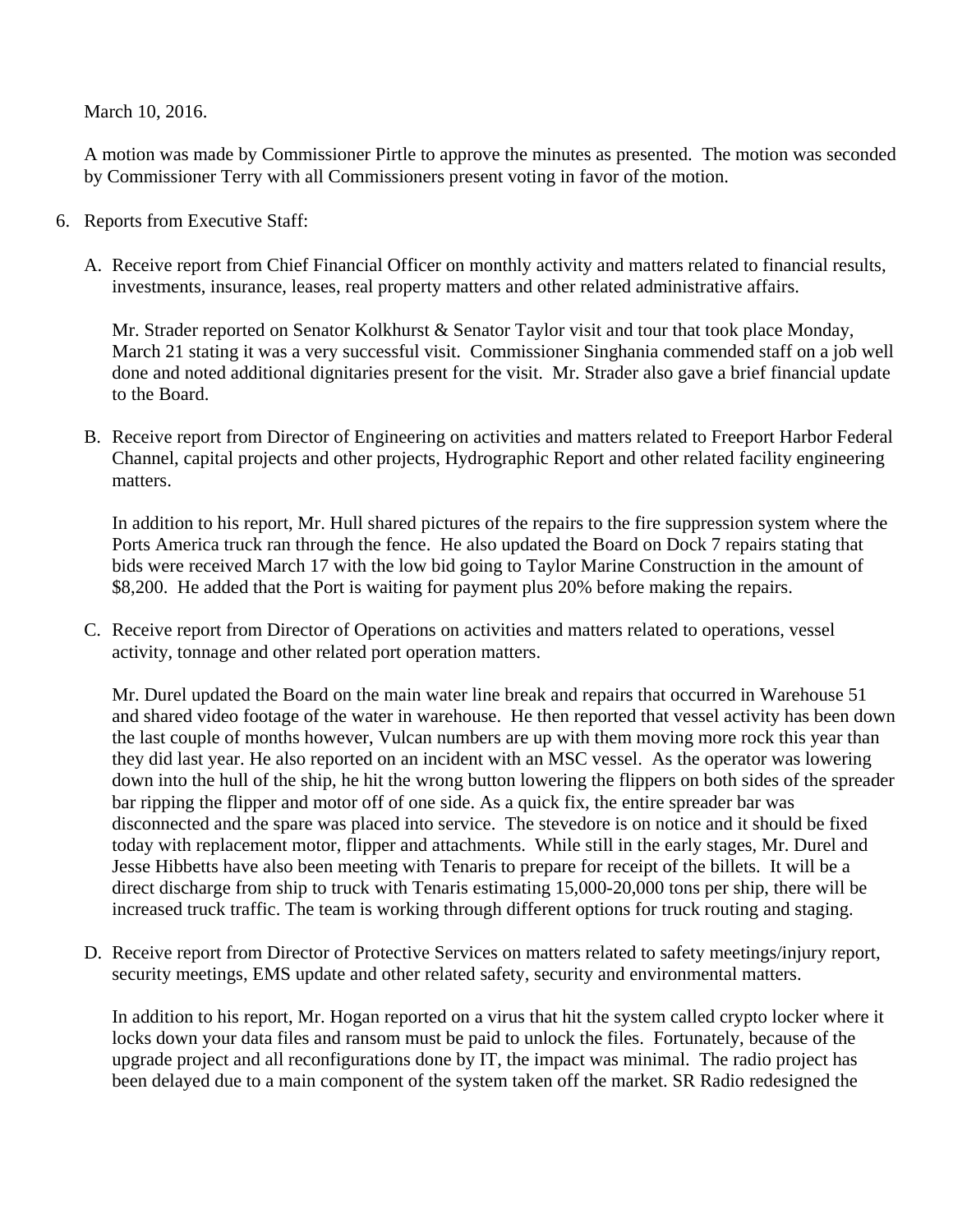system at no cost to the Port and new hardware should be arriving soon. Commissioner Pirtle inquired about vehicles hitting gate arms. Mr. Hogan stated it is drivers simply not paying attention.

E. Receive report from Director of Business & Economic Development on activities and matters related to industry meetings and Port presentations, Port events, and other related trade development or community relation matters.

Mr. Miura reported on cargo arrivals expected in the coming months in support of the Freeport LNG project. He is working closely with Operations to identify locations within the Port to store the modules as necessary. A tour of the Tenaris Bay City facility will take place April 12. Port Freeport has been invited to join the Greater Fort Bend Economic Council as a member however, before we commit, Mr. Miura will find out if any costs are associated with the membership. Additionally, in an effort to work on a rebranding campaign and slogan for Port Freeport, an in house contest was held with Callie Cole taking first place for her design and slogan with Vu Pham taking second and Minette Macrae third. Additional work still needs to be done but Mr. Miura extended an invitation to Commissioners to view the submissions in his office.

F. Receive report Director of External/Governmental Affairs on activities ad matters related to federal, state and local governmental affairs, Port tenant updates, USCOE, rail issues, HGAC/TPC, Committees, upcoming Port and civic events and other related governmental affairs.

Ms. Kile commended Darlene Winkler for her efforts in putting together the Take-A-Child Fishing Tournament which will be held April 30, 2016.

7. Receive report from Commissioners on matters related to meetings and conferences attended, Port presentations and other related Port Commission matters.

Commissioner Pirtle reported attending a meeting in Jones Creek regarding Highway 36A as well as attending the Rail District meeting. Commissioner Hoss reported on the Senators visit.

8. Public Comment

There were no comments from the public.

9. Discussion regarding the reopening of levee road.

Commissioner Pirtle stated he has received emails from citizens asking when the levee will open again. He is proposing Port security open the gate in the morning, close at night and install cameras to monitor and prosecute anyone who is dumping at the site. Mr. Hogan stated that this was looked at last year. Signs were put up on a Friday and gone by Monday. They couldn't install gates because four-wheel drive trucks are going to drive around them or go down the levee. Cameras weren't an option because there was no power and solar didn't produce enough power. The challenge is that illumination is needed but since the signs were stolen, the concern is that at the lights will be shot out. Commissioner Singhania asked Mr. Hogan and staff to make a recommendation on what needs to be done and present costs. In the interim, Commissioner Pirtle asked if staff would work with the Drainage District to have them partially open and close the gates.

10. Approval of financial report presented for period ending February 29, 2016.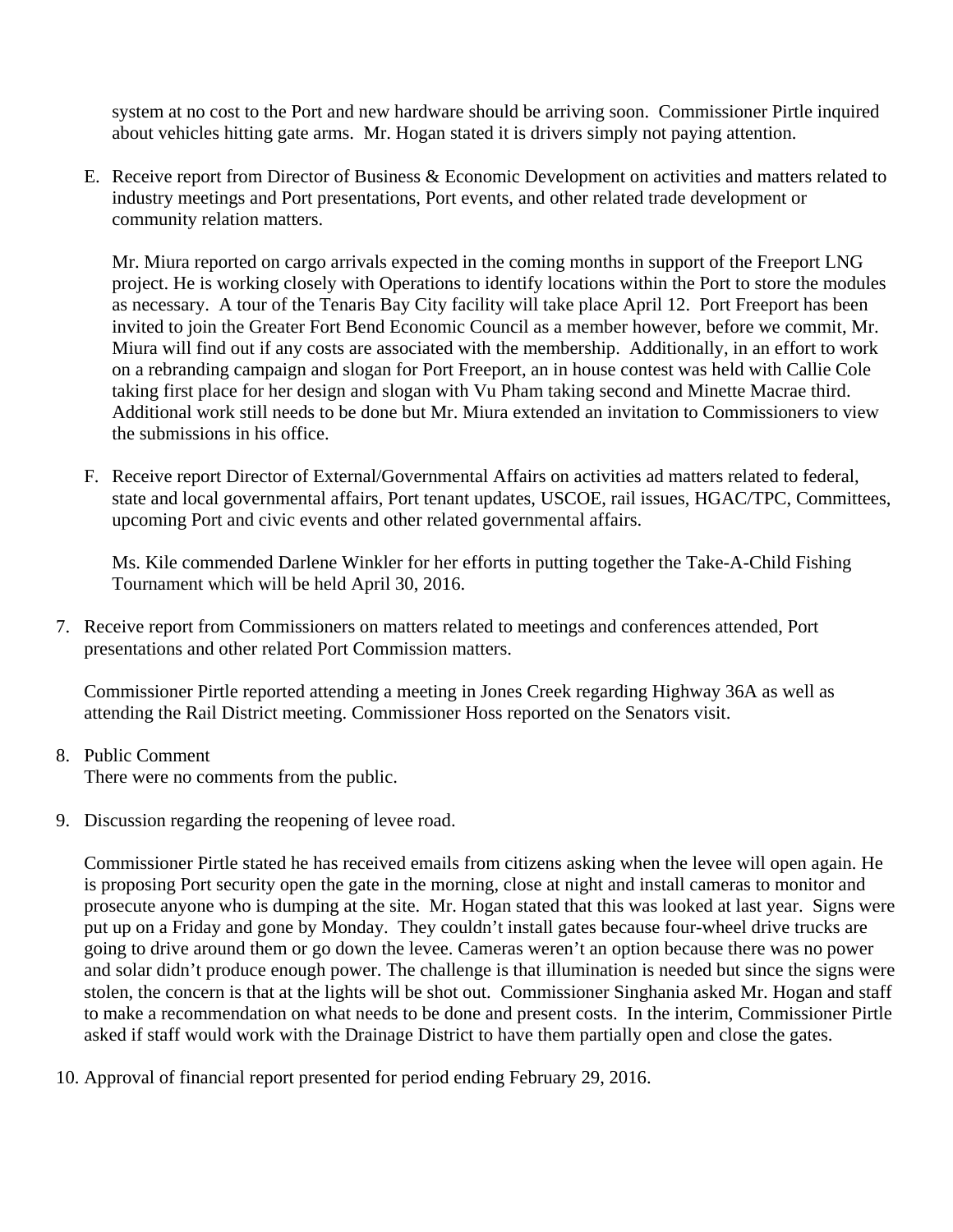A motion was made by Commissioner Terry to approve the financial report as presented. The motion was seconded by Commissioner Hoss with all Commissioners present voting in favor of the motion.

11. Approval of a Professional Services Agreement for the Cathodic Protection Repairs Project.

Mr. Hull stated that after reviewing qualifications of several firms, he selected Shrader Engineering as the most qualified. He then requested a proposal which they submitted in the amount of \$56,084. It is his recommendation to approve this agreement.

A motion was made by Commissioner Pirtle to approve the agreement. The motion was seconded by Commissioner Hoss with all Commissioners present voting in favor of the motion.

12. Approval of a purchase contract for property located at  $314$  E.  $8<sup>th</sup>$  Street.

Mr. Strader stated that this is a single family dwelling in the East End and the pricing is consistent with the Board's developed strategy and it is staff's recommendation to approve this contract in the amount of \$30,660 plus standard closing costs.

A motion was made by Commissioner Hoss to approve the contract. The motion was seconded by Commissioner Pirtle with all Commissioners present voting in favor of the motion.

13. Adoption of a resolution declaring items surplus and ordered sold separately for cash, after notice of sale and receipt of bids to the highest bidder; destroyed if no bids are received; or offered as trade-in for new property of the same general type.

Security has two old vehicles that are no longer in use. Mr. Hogan is requesting approval to surplus so they can be removed from the property.

A motion was made by Commissioner Terry to approve the resolution. The motion was seconded by Commissioner Hoss with all Commissioners present voting in favor of the motion.

14. Acceptance of the Port Freeport Economic Impact Study final report submitted by Texas A&M Transportation Institute.

A motion was made by Commissioner Hoss to accept the final report. The motion was seconded by Commissioner Pirtle with all Commissioners present voting in favor of the motion.

15. Update from staff regarding the Brazoria-Fort Bend Rail District.

Mr. Miura gave a brief update regarding the Rail District stating that the latest meeting was held today at Commissioner's Court in Angleton with the next meeting scheduled for April 21 in Richmond, Texas. Items of discussion was the Reimbursement Agreement which is on the Port's agenda for approval today. Once all entities approve, the Rail District will approve. Additional items of discussion were banks for depository services and purchasing procedures outline. The Board agreed to retain Andrews & Kurth for legal representation.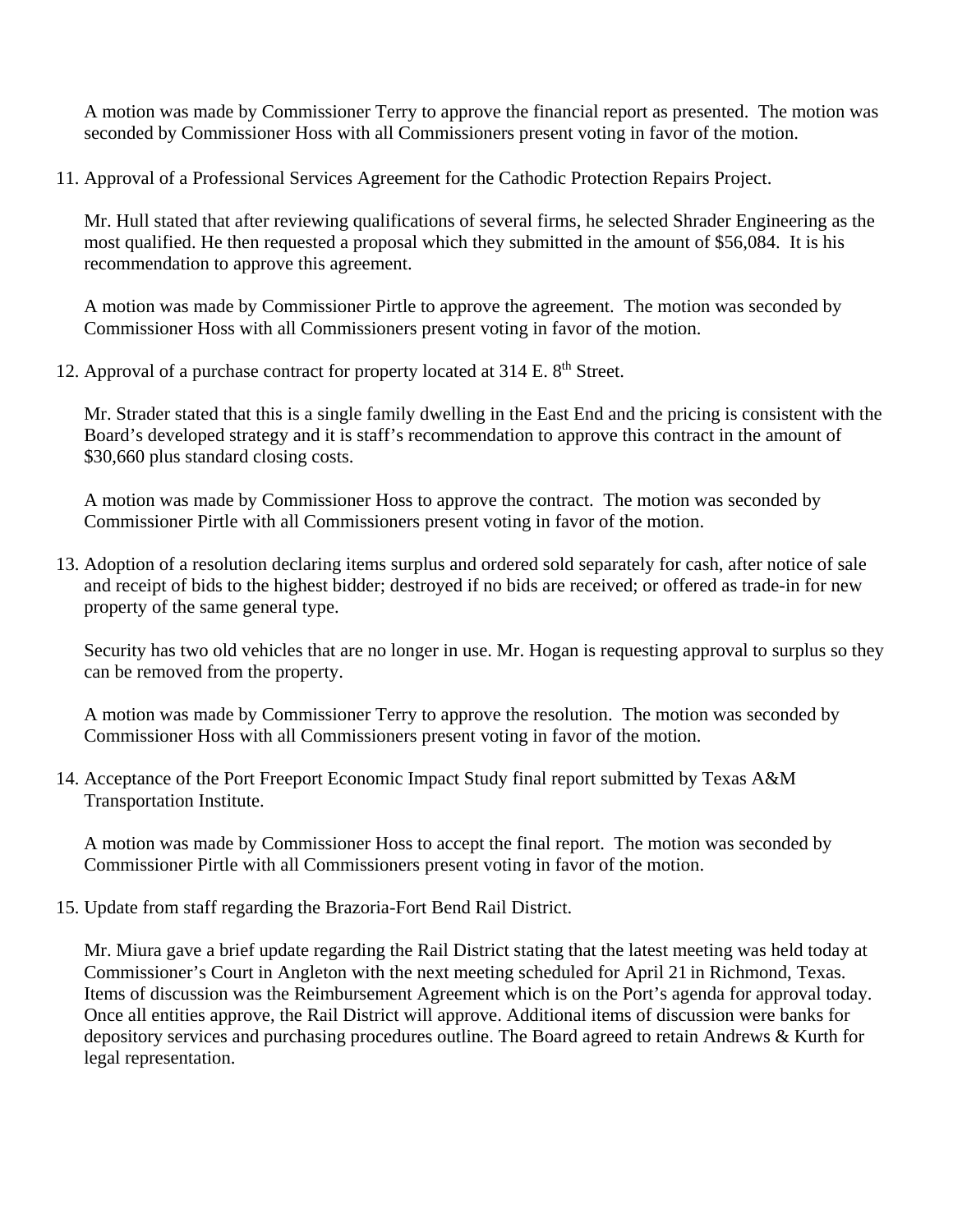- 16. EXECUTIVE SESSION in accordance with Subchapter D of the Open Meetings Act, Texas Government Code Section 551.001, et. seq., to review and consider the following:
	- A. Under authority of Section 551.071 for discussion regarding:
		- 1. Consultation with attorney a Reimbursement Agreement between Brazoria County, Ft. Bend County, Port Freeport and the Brazoria-Ft. Bend Rail District.
	- B. Under authority of Section 551.071 for discussion regarding:
		- 2. Consultation with attorney regarding the purchase of property located at: TRACT I: All of Block 29, of Freeport Townsite, City of Freeport Brazoria County, Texas as the same appears on the map or plat duly of record in Volume 2, Page 95 of the Plat Records of Brazoria County, Texas and being Lots 1 through 32, both indusive of said Block 29, and including the alley in said Block 29, between Pine Street and Sycamore Street, which was duly closed by the City of Freeport, Texas, by Ordinance No. 1056, dated November 6, 1963. TRACT II: All of that part of the dedicated public street lying and being situated between Blocks 28 and 29, of Freeport Townsite, City of Freeport, Brazoria County, Texas, according to map or plat thereof duly of record in Volume 2, Page 95 of the Plat Records of Brazoria County, Texas, which was conveyed to The Dow Chemical Company by the City of Freeport, Texas by Deed dated February 21, 1966, all in accordance with Ordinance No. 1128, dated February 21, 1966, by the City of Freeport, Brazoria County, Texas. TRACT III: All of Lots 17 through 32 both inclusive of Block 18, of Freeport Townsite, City of Freeport, Brazoria County, Texas, as the same appears on the map or plat thereof duly of record in Volume 2, Page 95 of the Plat Records of Brazoria County, Texas. TRACT IV: All of Lots 1 through 16, both inclusive, of Block 28, of Freeport Townsite, City of Freeport, Brazoria County, Texas as the same appears on the map or plat duly of record in Volume 2, Page 9 of the Plat Records of Brazoria County, Texas.
	- C. Under authority of Section 551.072 for discussion regarding:
		- 1. Discussion regarding the terms and conditions of a potential Agreement between Port Freeport and Phillips 66.
- 17. RECONVENE OPEN SESSION to review and discuss the following:
- 18. Approval of a Reimbursement Agreement between Brazoria County, Ft. Bend County, Port Freeport and Brazoria-Ft. Bend Rail District.

A motion was made by Commissioner Hoss to approve the agreement. The motion was seconded by Commissioner Santos with all Commissioners present voting in favor of the motion.

19. Approval of purchase contract for property located at: TRACT I: All of Block 29, of Freeport Townsite, City of Freeport Brazoria County, Texas as the same appears on the map or plat duly of record in Volume 2, Page 95 of the Plat Records of Brazoria County, Texas and being Lots 1 through 32, both indusive of said Block 29, and including the alley in said Block 29, between Pine Street and Sycamore Street, which was duly closed by the City of Freeport, Texas, by Ordinance No. 1056, dated November 6, 1963. TRACT II: All of that part of the dedicated public street lying and being situated between Blocks 28 and 29, of Freeport Townsite, City of Freeport, Brazoria County, Texas, according to map or plat thereof duly of record in Volume 2, Page 95 of the Plat Records of Brazoria County, Texas, which was conveyed to The Dow Chemical Company by the City of Freeport, Texas by Deed dated February 21, 1966, all in accordance with